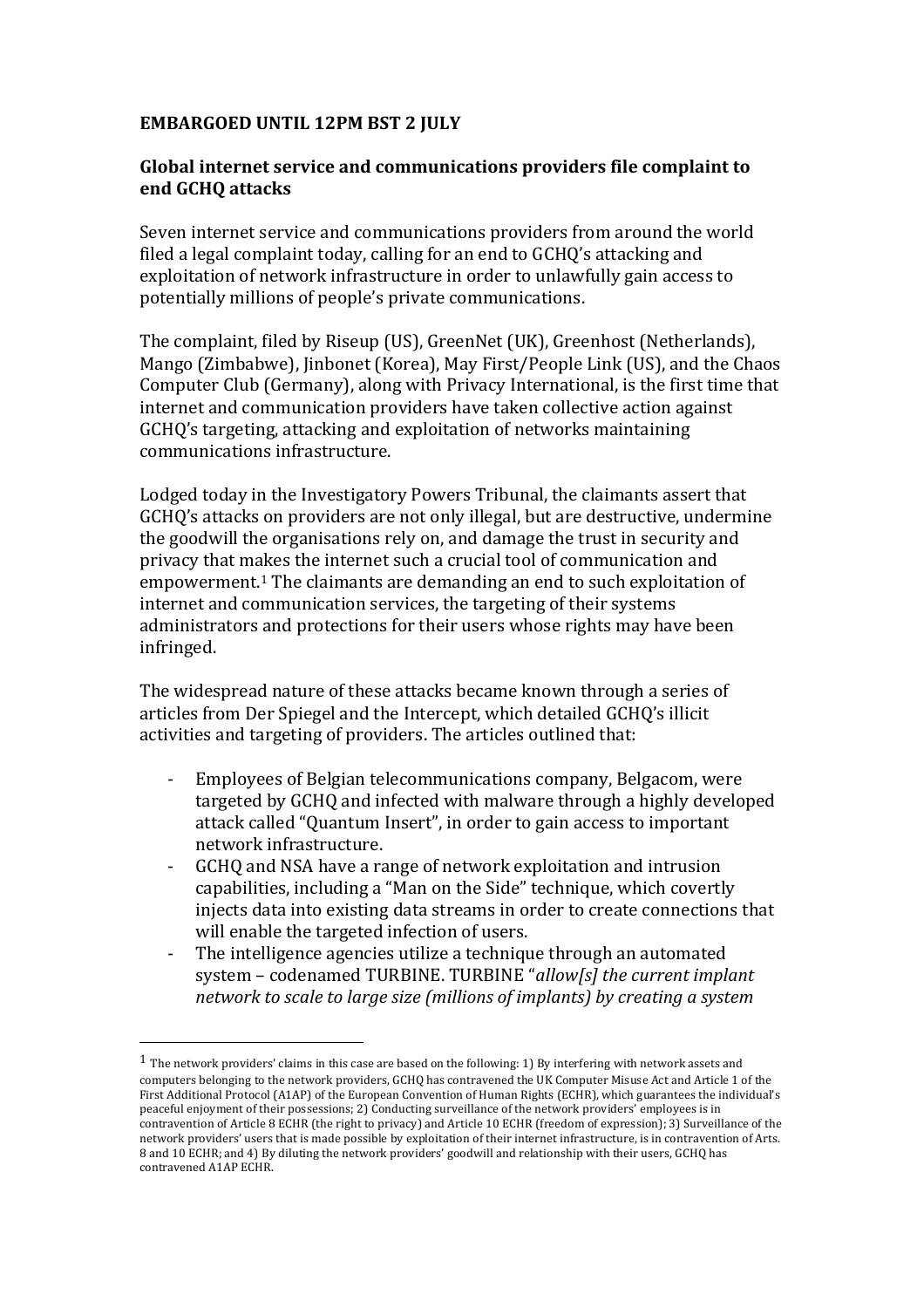that does automated control implants by groups instead of individually," according to documents released by *The Intercept*.

- Other companies - including three German internet exchange points were targeted by GCHQ. The joint NSA-GCHQ operation is directed at exchange points which spy on all internet traffic coming through the nodes, and identify 'important' customers of German teleport provider.

While the claimants were not directly named in the Snowden documents, the type of surveillance being carried out allows them to challenge the practices in the IPT because they and their users are at threat of being targeted. Given the interconnectedness of the internet, the surveillance being carried out by GCHQ and NSA detailed in the articles could be carried out against any internet and communications provider, not just simply the networks and companies named in the reports.

The case filed today comes on the heels of two other cases filed by Privacy International in the aftermath of the Snowden revelations - the first against the mass surveillance programmes TEMPORA, PRISM and UPSTREAM, and the second against the deployment by GCHQ of computer intrusion capabilities and spyware.

Eric King, Deputy Director of Privacy International, said:

"These widespread attacks on providers and collectives undermine the trust we all place on the internet and greatly endangers the world's most powerful tool for democracy and free expression. It completely cripples our confidence in the internet economy and threatens the rights of all those who use it. These unlawful activities, run jointly by GHCO and the NSA, must come to an end immediately."

Cedric Knight, of GreenNet, said:

"Snowden's revelations have exposed GCHQ's view that independent operators like GreenNet are legitimate targets for internet surveillance, so we could be unknowingly used to collect data on our users. We say this is unlawful and utterly unacceptable in a democracy. Our long established network of NGOs and charities, or simply individuals who value our independent and ethical standpoint, rely on us for a level of integrity they can't get from mainstream ISPs. Our entire modus operandi is threatened by this illegal and intrusive mass surveillance."

Devin Theriot-Orr of Riseup.net said:

"People have a fundamental right to communicate with each other free from pervasive government surveillance. The right to communicate, and the ability to choose to do so secretly, is essential to the open exchange of ideas which is a cornerstone of a free society. GCHQ must stop its illegal monitoring activities."

Yeokyung Chang, ICT policy activist of linbonet, said :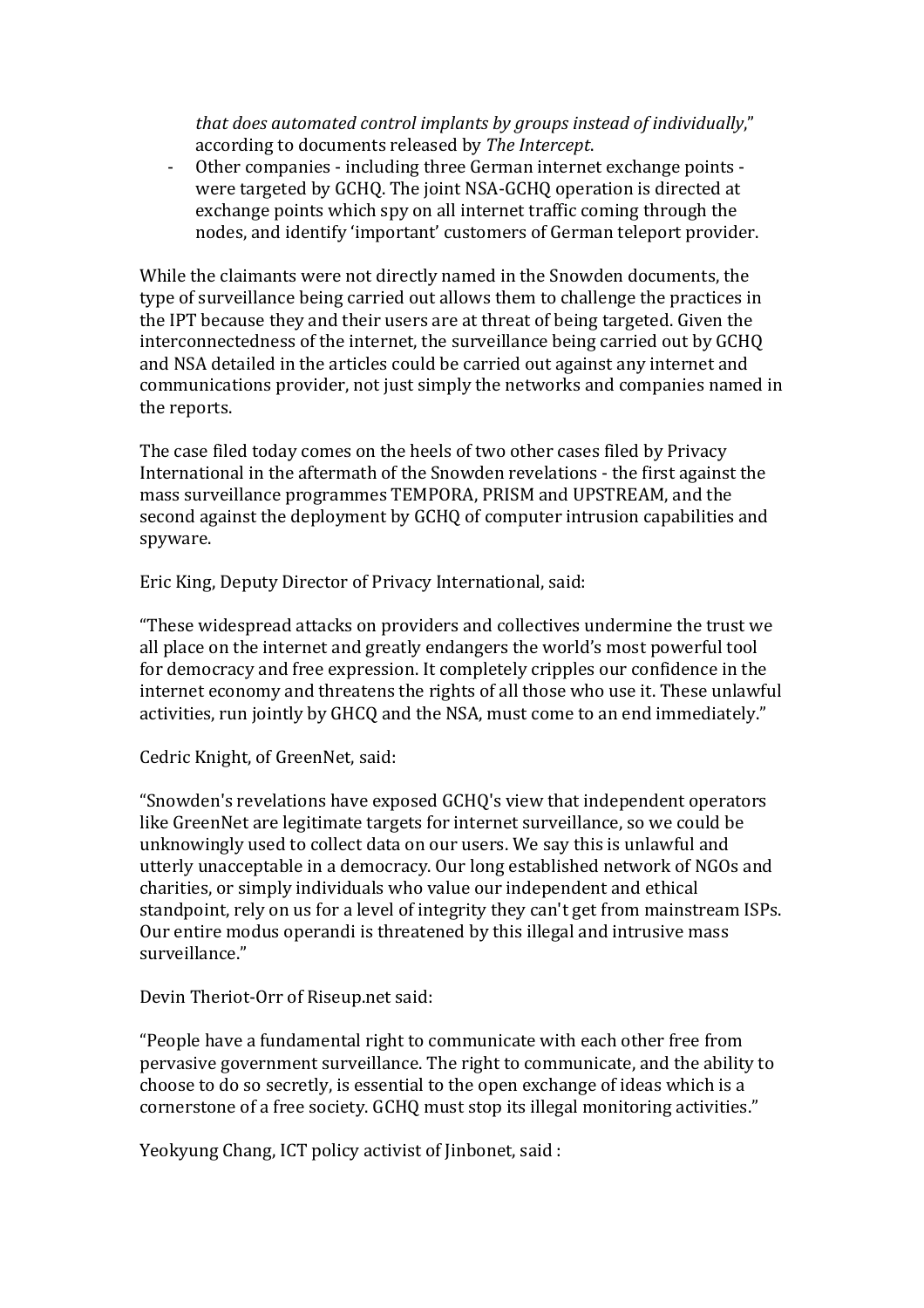"We are all equal users and citizens in the Internet. The right to privacy of users all over the world should be protected equally and should not be infringed on by any government."

Sacha van Geffen, CEO of Greenhost, said

"Greenhost provides critical infrastructure for journalists and activists working in the harshest conditions. Their lives and that of their colleagues and sources depend on a reliable communication network. Outsider intrusion such as that of the GCHQ criminalizes all the users of the network without legal ground and causes damage to fundamental processes that keep the network running. This illicit activity is not only a blatant violation of human rights but also endangers innocent lives. It must stop at once."

Alfredo López, co-founder of May First/People Link, said:

"Using the Internet for surveillance and violations of privacy is an obscene betrayal of the reasons for the Internet's creation and development. The human race developed the Internet to communicate challenging borders, political and government obstructions and all other forms of repression. We have done this because we understand that open, world-wide communication among humans is critical to building the kinds of movements and collaborations necessary to save ourselves and our planet. Anything that contradicts this contradicts human progress and survival."

Jan Girlich, spokesperson for the Chaos Computer Club, Germany, said:

"The GCHO's dragnet surveillance takes away all citizens' privacy rights indiscriminately. Thus, not only lawyers, doctors, journalist, and many more people are robbed of their working basis, but everybody is stripped of his or her ability to object to their government's opinion without fear of retribution. Monitoring all communications secretively and without any effective control nor checks and balances breaks the foundations on which our modern democracies are based on. We are heading towards a police state and the only way to stop this is to bring mass surveillance to an end."

## For more information from Privacy International, please contact Mike **Rispoli, mike@privacy.org; +44 (0) 7557793878**

## **Background on claimants**

GreenNet is an "*ethical Internet Service Provider that has been connecting people* and groups who work for peace, the environment, gender equality and human rights since 1986".

http://www.gn.apc.org/

Contact: Cedric Knight, cedric@gn.apc.org +44 (0)20 7065 0935, +44 (0) 7962 637797